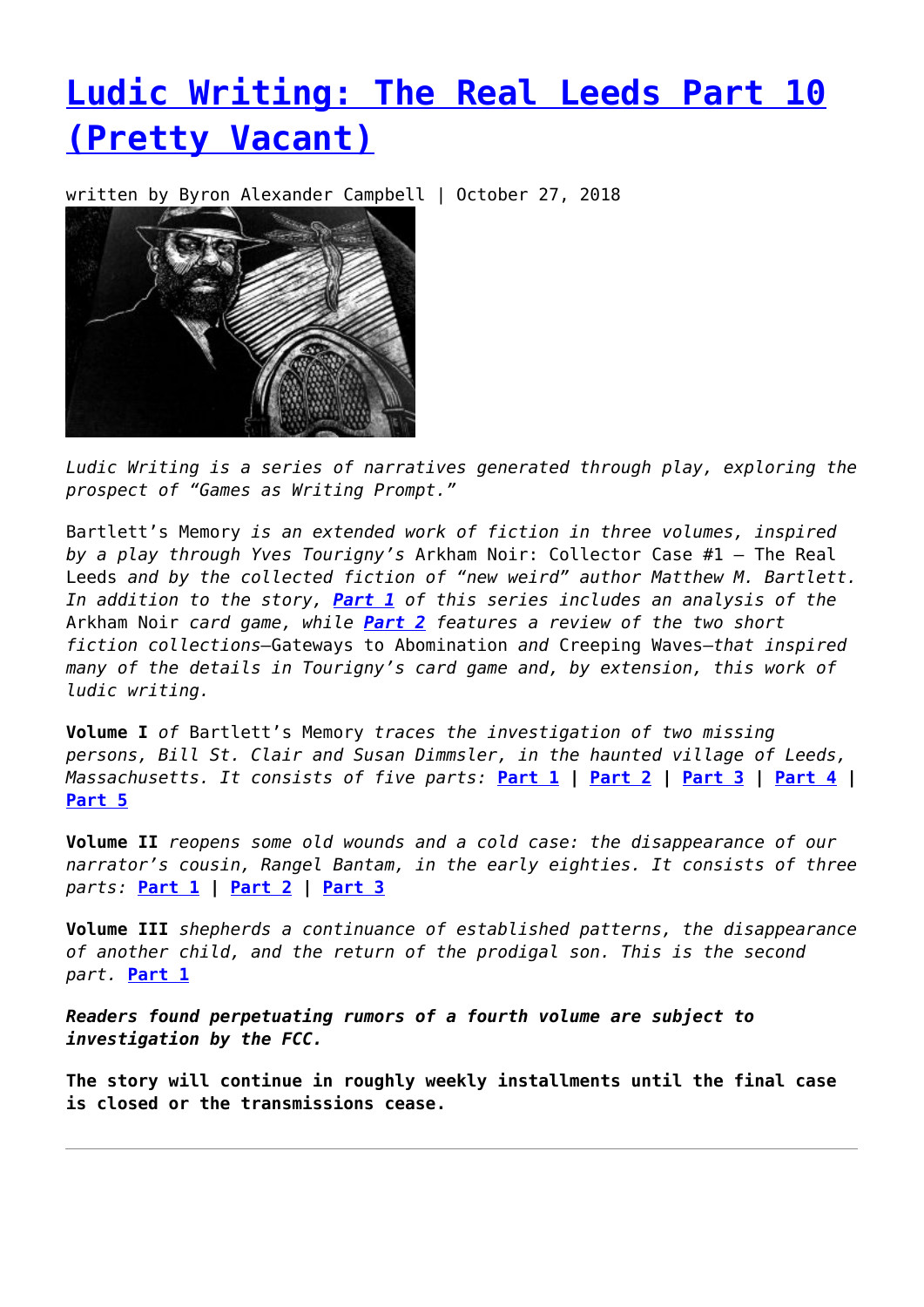# **Part Ten: Embedded Agents**

## **Bartlett's Memory**

### **Vacancies**

I am a physician who commands respect for my steady hand and my knowledge of the newest advances in modern medicine. I eat them, eat them alive…. Using my clamps and torches and my powders and pills, I can keep them alive for days and days.

—Matthew M. Bartlett, "The Weird House," Creeping Waves

By the time I'd settled my bill, Agent Schwaller had already made herself scarce, and the atmosphere within the diner had grown stifling, the smell of burning fat and the din of the radio (now blasting a faux-voodoo ritual performed by Screamin' Jay Hawkins) permeating every facet of my consciousness. I decided I needed some fresh air and a moment to think before the cocktail of pies could make a return appearance.

In the relatively calm atmosphere of King Street, I took another look at the photograph. *Another lead*, I thought. *Leads in Leeds.* I began to laugh, the laugh of a man possessed, the laugh of a Cleveland-born former boxer performing witch-doctor drag for a spellbound white audience. I laughed until the tears streamed down my face, until I hacked up mucus tinged with something red that I hoped was cherry cobbler.

Then, the spell departed, and I sobered up. It wasn't much of a lead, really. There was no dossier this time; perplexing though their construction had been, they'd provided an odd kind of comfort, a mark of legitimacy. I wasn't even sure that I had the FCC's sanction on this one. Probably not. All I had was a name and a photograph.

Tim McLellan. Who had he been? Where had he gone? I couldn't even see his face properly in the photograph; it was turned away from the camera, fixated on some out-of-frame detail beyond and between his handlebars. What had he discovered? A dead body? Or a living one?

I had to cultivate a sense of the victim. Once I had that, I trusted the rest to fall into place.

I examined the picture more carefully. The edge of a house was just visible in the background: the victim's house, maybe, or else his neighbor's. It was a start.

I ended up wandering the streets of Leeds, periodically holding up the photograph as reference. I finally spotted it on Chestnut Avenue: a promising arrangement of trees and houses and sidewalk cracks. The unnatural zoom of the photo made it difficult to be sure of the match, and I spent a few minutes pacing the asphalt, trying different angles, but even with the blur,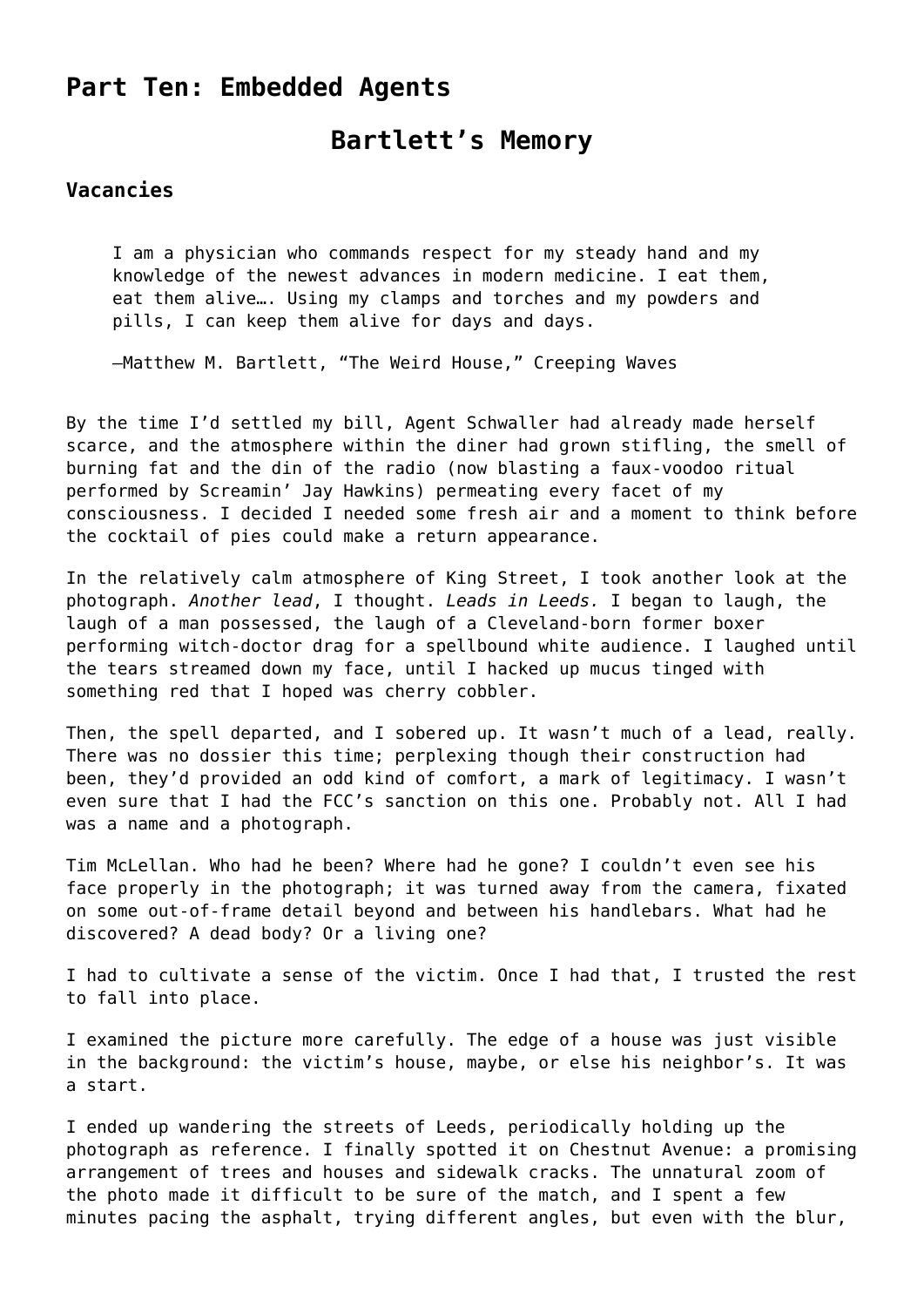I was pretty sure I had it. When I held it up just so, the leftmost edge of a white-painted garage intruded, soft-edged and intangible, beyond the invisible membrane of the photo world. I could almost picture Tim McLellan there before me, rearing up on his bicycle in ghostly duplicate.

That gave me the street. The next step was to start knocking on doors.

The house had seen better days. When I beat my knuckles against the door to produce a muted, wet-sounding tattoo, it left a green-grey bruise on the flaking white paint, and the hinges sank another couple of centimeters into their penumbrae of rust and rot. Peering between the tattered flaps of newsprint and husks of flies that coated the darkened window, I thought I caught some furtive movement in the interior, but my mind couldn't resolve any coherent picture from the dim disturbance of dust and shadow. It could have been a figure, juvenile of stature, hunched or stunted in its development, faded of complexion, slack-jawed from fear or idiocy, ducking deeper into gloom. It could just as easily have been a scattering of rats or roaches.

The pattern repeated as I made my slow way down the block: the same crumbling architecture, as though the neighborhood had stood abandoned for decades; the same echoing vacancy. The entire block was dead, or at least unresponsive. A few times, I thought I spotted eyes peering out from between shutters, but by the time I crossed the asphalt, the house in question had collapsed, like all the others, into a condition of stillness, the colonizing presence (if such had ever truly existed) withdrawn into some inaccessible quarter.

I arrived at an intersection, Leonard and Evergreen. There, for the first time, I saw indisputable evidence of life: a man and woman, haggard, steadily transferring objects from their lawn into the black maw of a moving van. I hurried toward them before they, too, could vanish.

"Excuse me," I called out as I ran. "I was wondering if you could answer a few questions." The words, pressed thin by the minor exertion, were pierced through with shrieks and whistles, like steam emerging from a leaky valve. I paused, hands on thighs, to collect my breath, then closed the remaining distance at a less strenuous pace.

My approach gave me time to take in the couple's expressions: they were was frozen, eyes glassy and staring, a couple of hares trapped in the headlampbeam of an oncoming truck. Their faces were lined with worry, mottled and scarred from some shared dermatological devastation of the distant past.

"I was wondering if you knew…" I harrumphed to clear the Boston cream still clinging to my throat and dug into my pocket for the photograph of Tim McLellan. "I was wondering if you knew this boy. Or where he lived. Lives." The couple cowered, averting their eyes as under the radiance of a flaming brand.

The man and woman shared a look. "Please," the woman said. "We don't want to be involved." Her eyes darted left and right, scoping out an avenue of escape.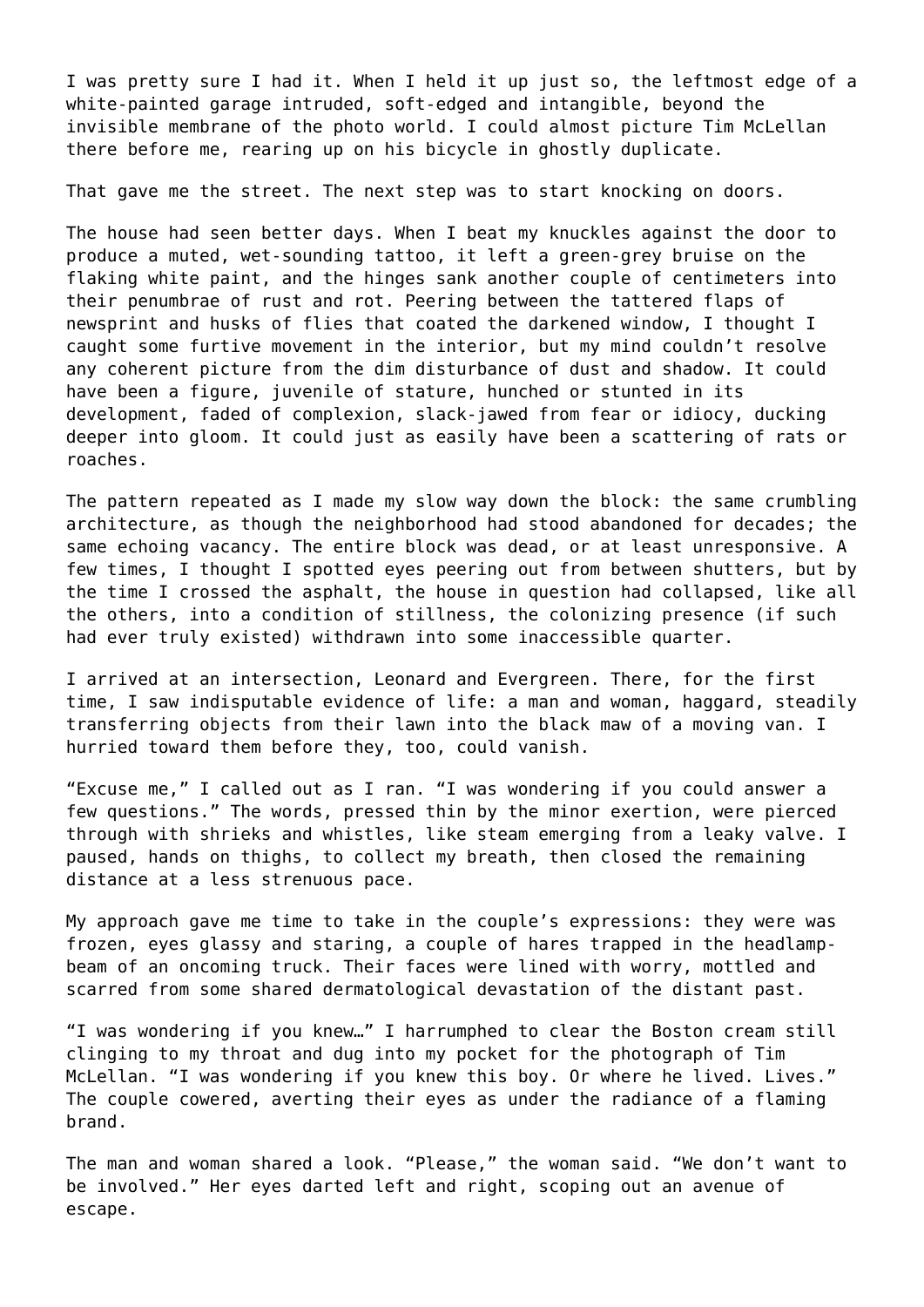I couldn't understand their reactions, was literally unable to process them, and I proceeded on autopilot while waiting for my brain to catch up to current events. "Thank you for your time," I mumbled, swiveling the arm holding the photograph toward the man, but he cringed away like a man being menaced with a knife, interposing a cracked blender between his careworn body and my outstretched arm.

For the first time, my mind registered the wrongness of the situation. I was blowing it. Anxious to somehow amend things, I stuffed the picture back into my pocket and took a step toward the man, palms out in a placatory gesture. He reacted with incommensurate, animal terror, stumbling wild-eyed away from me as though I carried the ten plagues of Egypt in my outstretched hands. He only made it a few steps before catching his ankle on the dented corner of a VCR and going into freefall, landing hard amongst a glass knickknack case and a grime-caked aquarium.

The woman began openly weeping, greyish tears pooling in the crevices of her pockmarked face. "Please," she repeated. "Why are you doing this?"

I couldn't answer. I hadn't felt right since the meeting with that woman from the FCC. If I were being honest, I hadn't felt right since long before that. "I don't know," I said. I looked down at the man writhing silently on the dead lawn, blood streaming from a gash in his head. I felt nothing.

"Please," the woman whispered. Her eyes refused to meet mine. "Don't tell him you saw us. Just let us go."

I'd stopped listening. I pushed past the woman, half-hearing her sobs turn from anguish to relief, and stepped over the now-still body of her husband toward the thing that had drawn my eye. It was a red bicycle, identical to the one in the photo, half-buried in the bushes before a house that was nestled at the very end of the block, shielded from prying eyes by a wild outgrowth of elms. With each step I took toward it, each glimpse of blue-grey paint through the interwoven branches of the surrounding trees, I became more certain that the house was Tim McLellan's.

Then I broke through the veil of trees, and the house spread itself before me. I gasped at its beautiful obscenity. The place was achingly familiar. Had I visited it before? Had Rangel brought me here on one of our juvenile excursions? Had the place revealed itself to me in dreams? What gripped me more than the familiarity, though, were the words: graffiti, reams of it, entire manifestos dripping down the walls of this lovely little family home.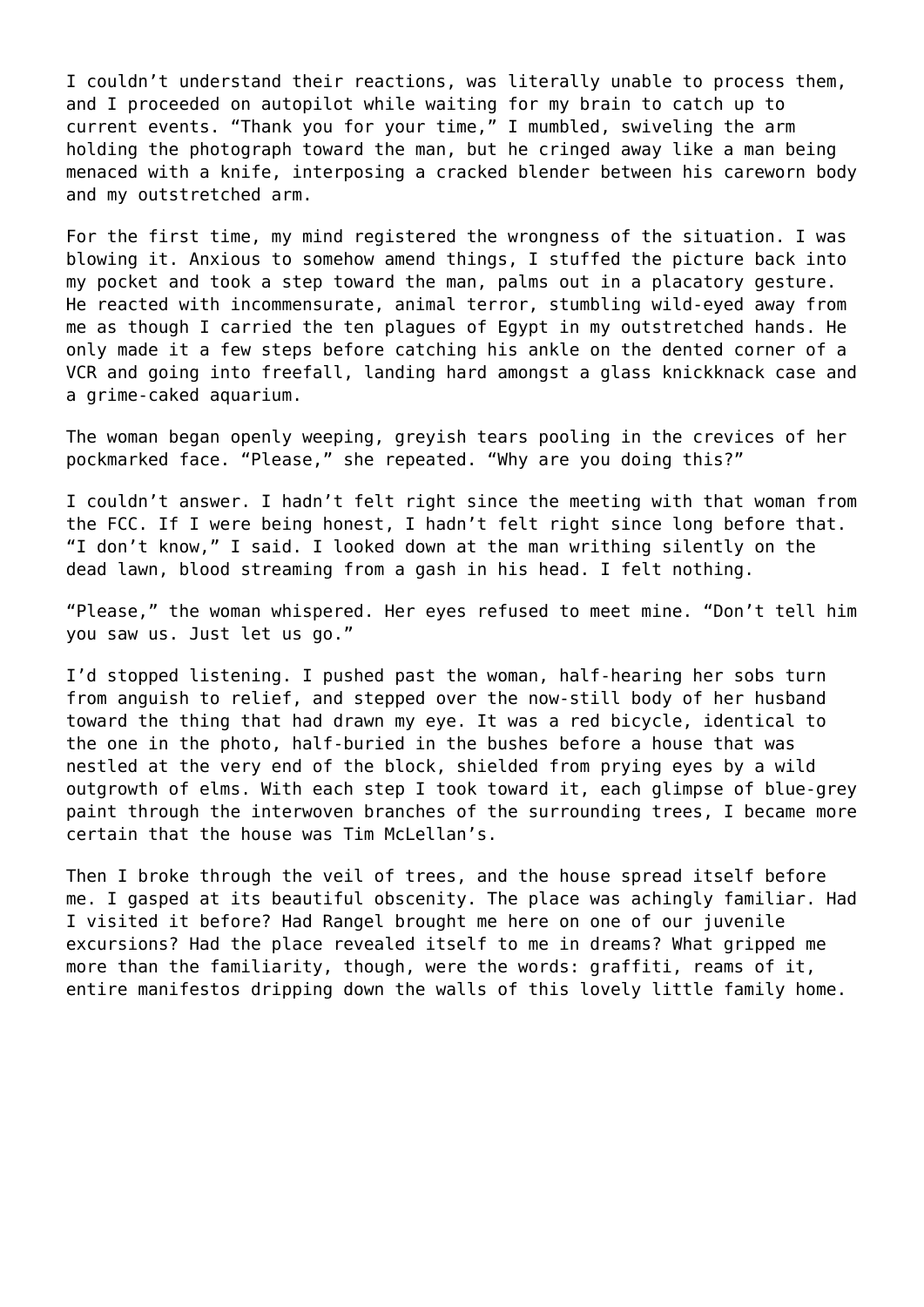

I took a few steps back, trying to capture the whole thing in my field of vision at once, drinking it in.

*tongue the cancer*

*yer boy was DELICIOUS*

*Arkwright's Dental Powder—Washes seven times brighter!*

*Unkle Benjy took a trip Across the shores of Sighing Chewed a piece out of his lip In kidney fats it's frying*

*heard him on the midnight confessional*

*we are CapriPoX*

*Mr. White Noise is coming*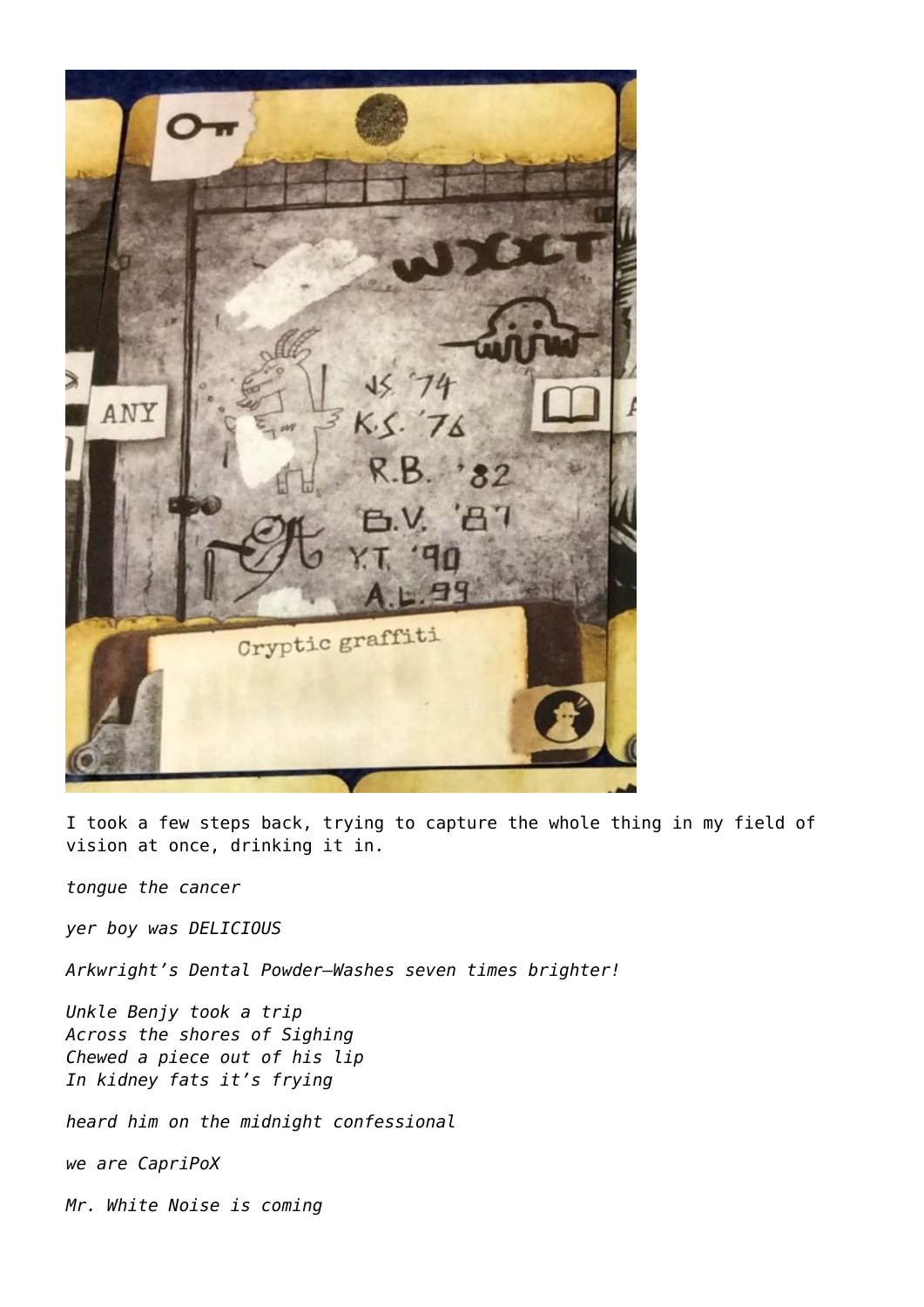*Buy Fillingut's sausage casings—plumper, firmer, lasts longer Have you seen this man? Golden knows SOMAs crew A.I.I. he begged them to take him Welcome home, Stanton. The Ten at 10 Injured on the job? The law offices of Bailey and Hicklethorn will get YOU relief! In hearts of sinners sanctified And whimpers in the reeds There are two and thirty ways, by my count To get to the Real Leeds Bridge Street Boys dogmalts ill-relapse it's your fault he's gone Medley Mondays R.Q.S.V. the old men took our EYES* I closed my eyes, giving the words a moment to digest, then opened them again. The door was hanging off its hinges; the smell of cooking emanated

### **An Interview with Vernon Golden**

from the space beyond. I stepped inside.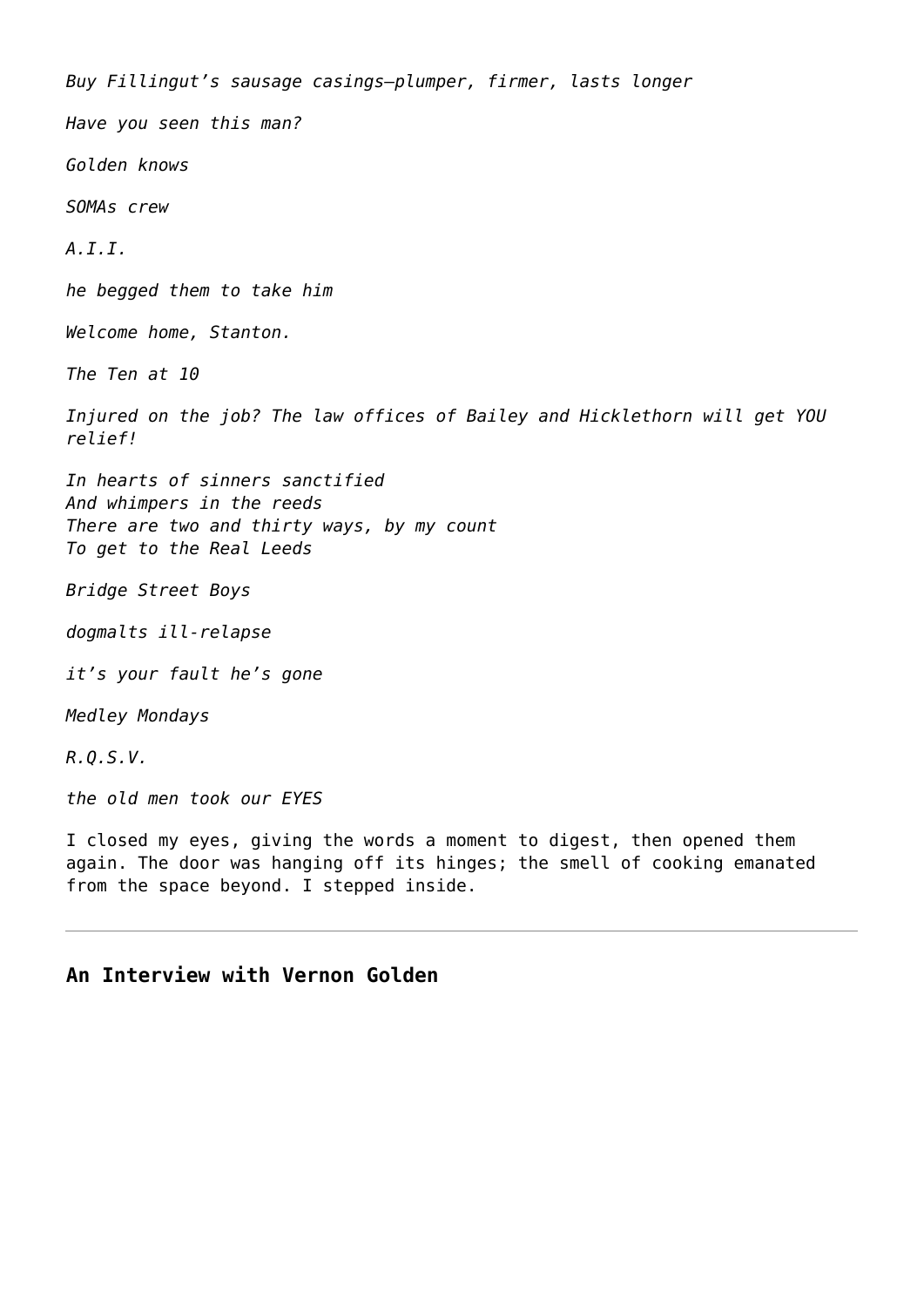

He had been wrong all along, and he'd been *doing* wrong. His belief that he was the messiah, chosen to lead and to breed and finally to *punish*, had been a mental bugaboo, the result of a glitch in brain chemistry. He began to retrace his steps on a mission of deprogramming and repentance.

—Matthew M. Bartlett, "Driving to Leeds," Creeping Waves

His eyes were big and wet, like vast, moonlit seas.

"You were right to come to me," he said. He smiled, the smile of a man described by seven out of ten strangers on the street as a "personality," a smile that was *itself* a personality, a smile with its own gravitational field, above which the moons of his eyes hovered in a fixed orbit. At 32 years old, he'd been a self-styled messiah, the charismatic head of a group called the Order of the Eighth Hand. He was retired from all that now, doing his best to make good, or so he'd told the FCC.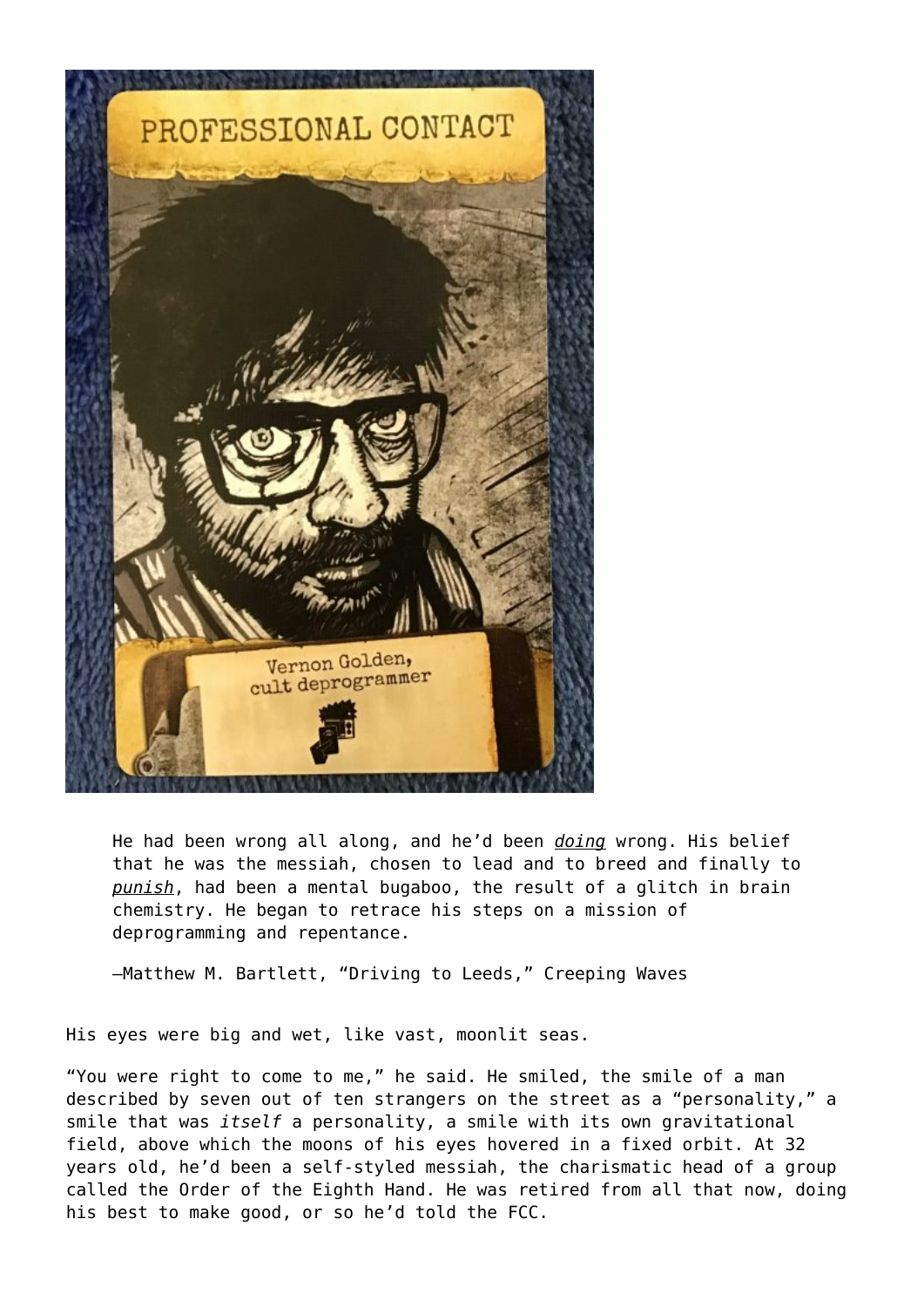It wasn't the smile, I realized; it was those eyes that pulled up on his thin, bloodless lips at the corners, exposing glimpses of bleach-scoured dentition. The eyes held all the power.

"They're always right to come to me," he continued.

"I've run into a dead end," I confessed. "They told me you could help."

He smiled again. "They told you right."

We were in a room in the Hotel Northampton, a regular guest room, but one he had apparently been living in for some time—he'd transformed it into something resembling a therapist's office, pushing tables into corners, carting in new furniture and spiriting away the old under cover of night, holding occult auctions right under the noses of the hotel management, replacing the lighting with something soft and numinous, something that buzzed and crackled faintly as its orange light flickered on the edge of visual perception. When I asked to use the bathroom, I saw the corner of a mattress poking out from underneath the shower curtain. Abstract artwork decorated the walls, originals, not prints, the brush strokes thick and volatile, a pasty swirl of colors reminiscent of a burning or a battlefield. He'd redone the walls themselves in a kind of charred blood orange. Thick curtains choked out the light and sound of the city before they could cross the threshold.

He rooted loudly through the mahogany desk's drawers for a notebook, tore off the top page before I could see what was written there, then froze with a cherry-wood fountain pen poised over the paper. "Tell me about it," he prompted.

I tried to tell him about the missing kids, the suicides, the sleepless nights, the place beneath the hospital, the radio that whispered familiar secrets as I dreamt, the sudden and inexorable cravings, the sense of two worlds intruding on one another. I didn't tell him about the McLellan house or what I'd found there. I kept it vague.

"You were right to come here," he repeated for the third time. There was something squirrelly about the man, his movements, the way his glasses sat on those oblate eyes. "You don't even realize how lucky you are. You've come face to face with the Devil himself. And he's welcomed you with open arms. You're practically part of the family."

He grabbed one end of a Newton's cradle with enough force that it looked for just a moment as though he was going to tear the thing apart, held the silvery orb suspended for a moment, then set the assemblage into motion, kinetic energy passing from one end to the other with an audible snap: *Clack. Clack. Clack.* I said nothing, watching the orbs flash as their arcs intersected a beam of light from the bare bulb behind my head.

"How about a little music?" he asked, already leaning back in his chair. He flicked on an antique radio; its face lit up like a stained-glass window. Without breaking eye contact, he deftly adjusted the dial, elbow bent so far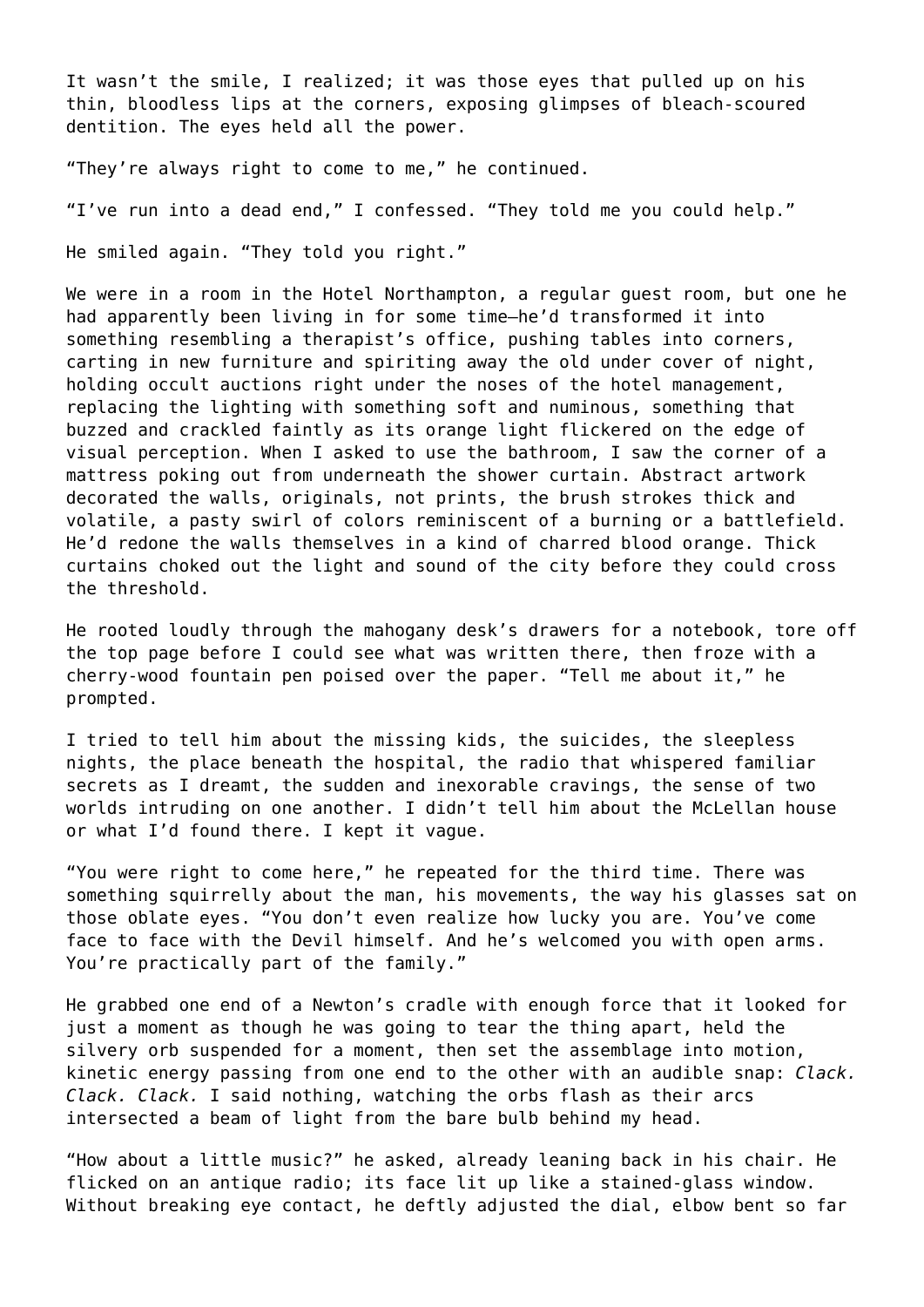back that it appeared dislocated, fingers crawling like worms over the knob. He settled on a frequency that was mostly static layered over irregular bass tones, suggesting a conversation heard through mahogany floorboards.

"They've really done a number on you, haven't they?" he asked. His hand crawled over the glowing display to the knob on the other side, the one that controlled volume, creeping it forward by degrees. "I bet you can't even tell me your real name." His voice took on the illusion of distance as the static mounted like a wave.

I opened my mouth, but the sound of the radio drowned my reply.

"You were right to come to me, Stanton," he said. "I think we can help each other. Now, I want you to listen closely to what I'm about to tell you."

From the radio, a bell chimed, clear as day. Saliva flooded my mouth, accompanied by a rush of static that poured forth from somewhere deep within the vaulting of my ribs. It coursed down my chin, streaming from my nostrils, trickling down my throat until it filled my lungs. I inhaled deeply.

**Voices of the Missing**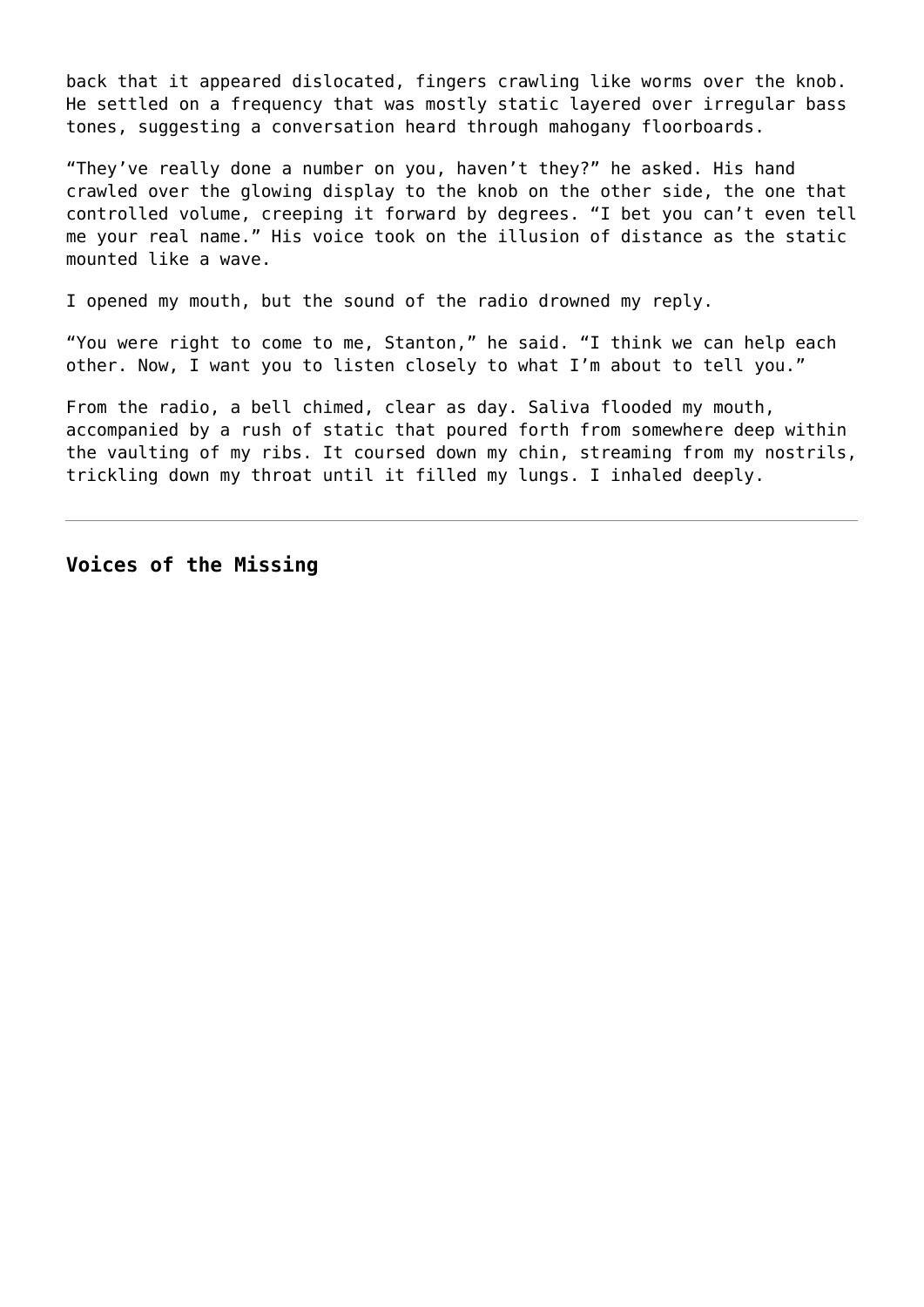

DAILY HAMPSHIRE GAZETTE – Four men with ties to an occult group linked to human trafficking and ritual murder were apprehended by State Police yesterday in the Hockanum Meadows and charged with cruelty to animals and environmental crimes. The men were in possession of packets of dried herbs and powders that have been sent for testing, and of "The Libellus Vox Larva," a centuries-old book all copies of which were thought to have been destroyed by the 1930s. Also discovered in the clearing were the mutilated bodies of three of the four goats recently stolen from the Whipotte Farm. A fourth goat could not be located.

—Matthew M. Bartlett, "The Arrival Part 1," Gateways to Abomination

As I sank beneath the waves of static, the voices surfaced around me, rising like bubbles on the edge of bursting.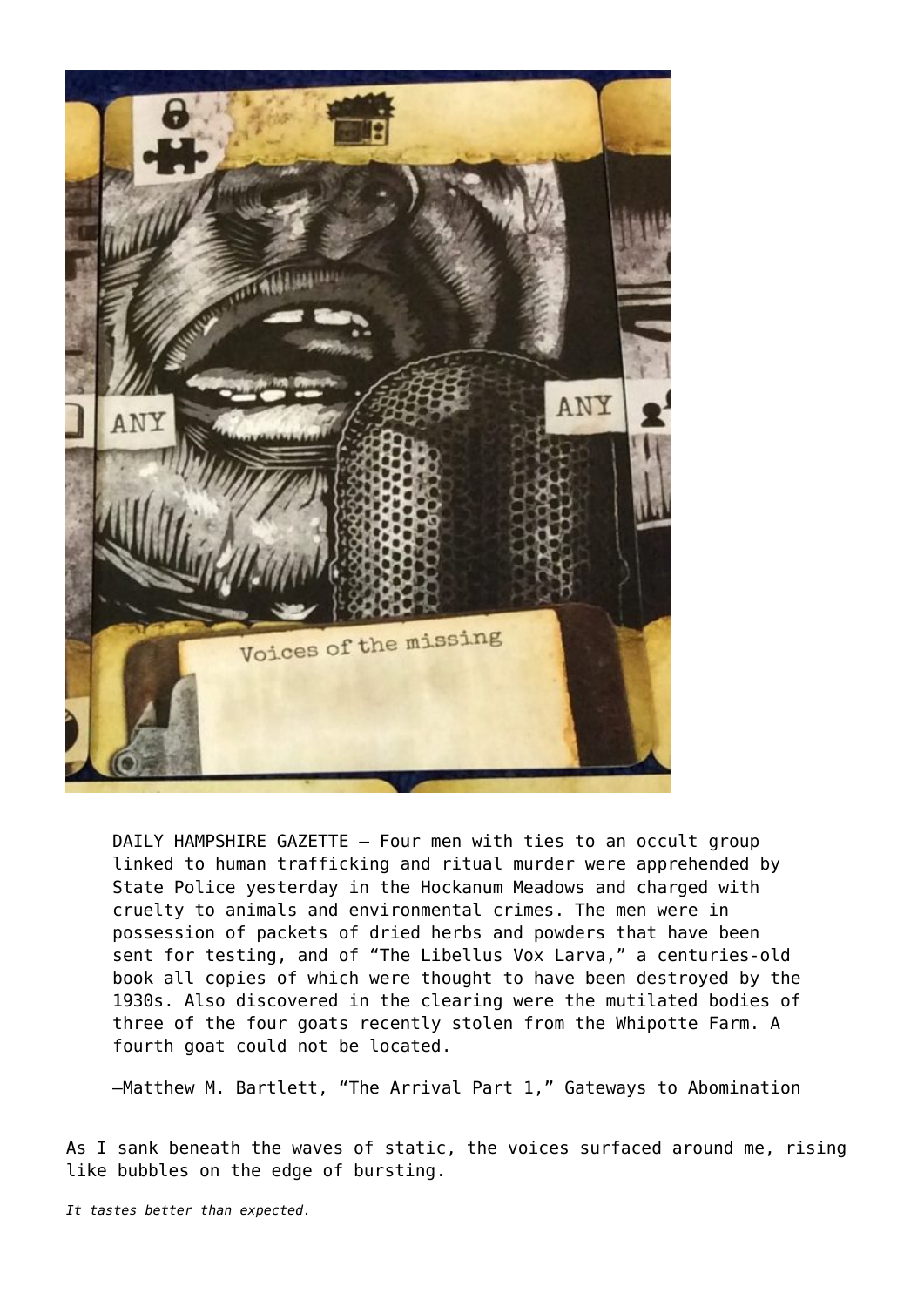*They're still searching for the rest of me.*

*It looked like one of those rubber clown noses…until I squeezed it.*

*Like kidneys and cream.*

*Those aren't ponies.*

*I'm scared, Oma.*

*They served it on a plastic plate.*

*It hurt at first. Now nothing does.*

*Isn't he precious?*

**You're listening to WPLY, the Voice of the Missing. What have you been missing?**

I knew that voice. It was Constance, my angel of the airwaves. What was she doing down here? I drifted closer.

#### **I'm sure you have a lot of questions.**

"I do," I mouthed, but the words refused to form. There was nothing but the riptides of white noise and the voices bubbling up from beneath.

#### **It'll be okay, baby. I'm here now.**

Tears of relief rolled down my face, mingling with the drool and the snot.

#### **How long have you been gone?**

*How the hell do I know?*

The voice that answered her was thin and resonant, like a finger on the rim of a wet glass. I felt certain it was Tim McClellan, though I'd never met the boy while he was…while he wasn't missing.

#### **You have to watch the faces of the ones you left behind.**

I allowed her voice to pull me deeper, down into the cool, still mud, where the current was barely felt.

*Is it always like this?*

#### **Like what?**

*So boring.*

Constance laughed, the sound like wind chimes.

**No, not always. Here, we suffer interminable lassitudes agitated by lethiferous raptures. You'll grow to prefer the boredom.**

There was a pause, then she clarified:

**You get used to it.**